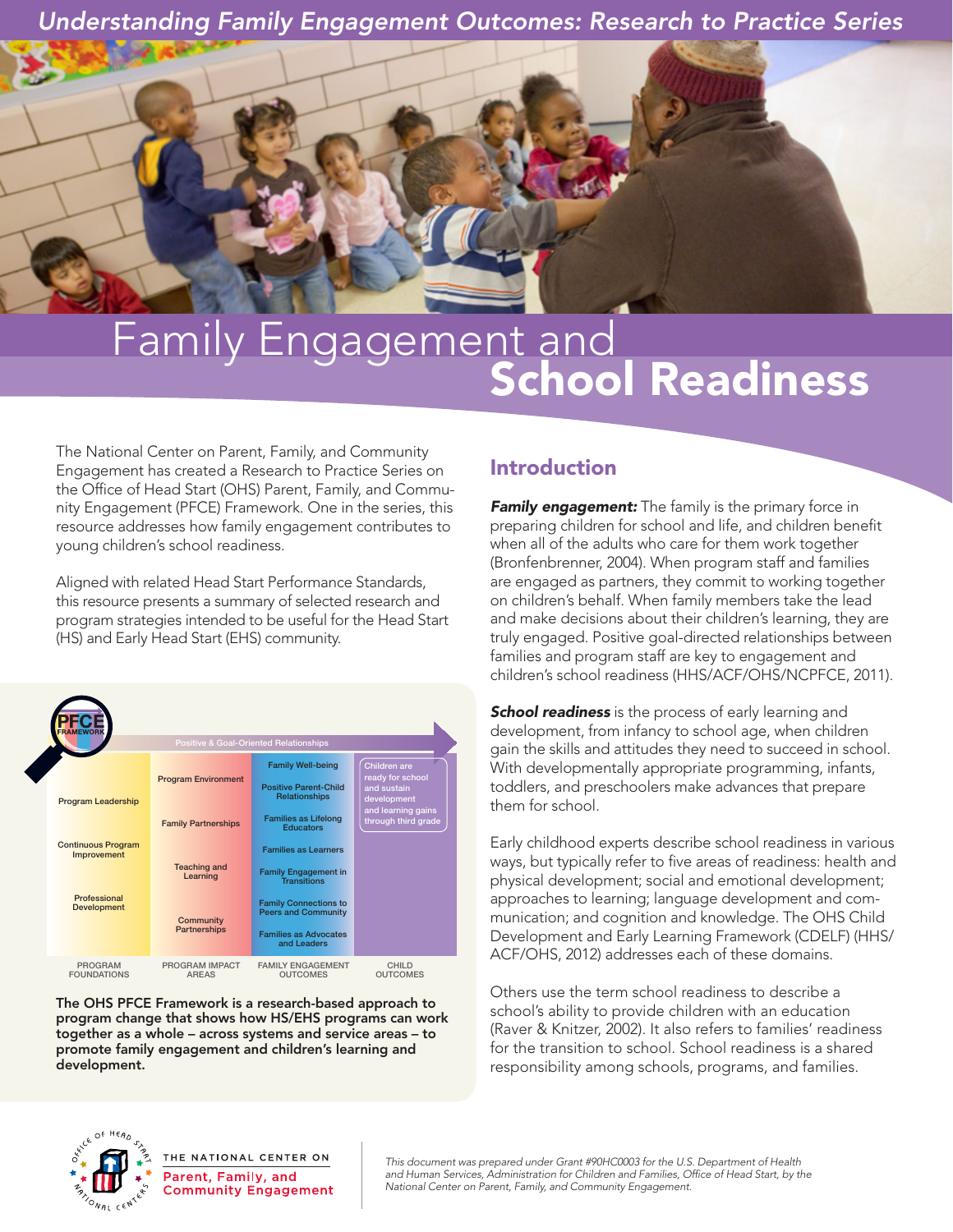

When parent and family engagement activities are systemic and integrated across PFCE Framework Program Foundations and Impact Areas, Family Engagement Outcomes are achieved, and children are healthy and ready for school (HHS/ACF/OHS/NCPFCE, 2011).

## What We Know: Family Engagement and School Readiness

#### *Infants & Toddlers: Learning from the Beginning*

"School readiness means supporting and protecting the developing brain in such a way that the brain creates a strong physical foundation for learning" (Petersen, 2012). From the beginning, parents and other caregivers nurture the capacities children will need to be ready for school.

Early interactions with caregivers build babies' brains. The qualities of babies' interactions with mothers and fathers have measurable impacts on future learning (Cook, Roggman, & Boyce, 2012; Dodici, Draper, & Peterson, 2003). These qualities include warmth, mutuality, and parent sensitivity to children's play and conversation. Interactions with these qualities lead to social and academic competence (Thompson, 2008). For example, cognitive stimulation by mothers and fathers in playful interactions during toddlerhood is related to literacy and math levels in third and fifth grade (Cook et al., 2012). Warm, responsive, and emotionally secure relationships also provide babies with healthy models for future relationships. Young children who consistently receive responsive and sensitive care are more likely to form positive relationships with adults and peers when they enter school (Center on the Developing Child, 2010).

Two major developmental achievements of infancy and toddlerhood are critical to children's later success in school:

- 1. self-regulation (the ability to adapt one's level of emotions to shifting situations)
- 2. joint attention (the ability to pay attention to what an adult or a peer is attending to).

*Self-regulation* emerges from children's individual strengths and vulnerabilities, beginning at birth. Each baby's unique qualities also shape the care that parents and other caregivers provide. At the same time, this individualized care contributes to each child's self-regulation abilities.

*Joint attention* occurs when an adult and infant or toddler play cooperatively with the same toy, read a book together, or notice an event at the same time. Abilities such as paying attention and imitating others are partly built through joint attention. Joint attention in parent-infant interactions is related to greater social skills and language learning, both essential to school success (Carpenter, Nagell, Tomasello, Butterworth, & Moore, 1998).

Self-regulation and joint attention build the base for skills that children will need for success in school and later in life. These skills include:

- following instructions,
- focusing on a task,
- controlling emotions and behaviors with peers and adults,
- adjusting to different expectations in different environments, and
- solving problems in school (Center on the Developing Child, 2011).

Infants are born with the capacity to develop these skills through their interactions with caregivers in the earliest months and years.

Of course, language and literacy in the first three years are also important to school readiness. The amount of language that infants and toddlers are exposed to at home is directly related to later vocabulary growth (Hart & Risley, 1995). In families with low incomes, infants and toddlers who were read to more often have better language and cognition at age three than those who were read to less often (Raikes et al., 2006). Partnerships between EHS staff and families that encourage parents to talk with and read to their children at home positively impact future learning. The adults who partner together on behalf of young children help them develop the skills related to later school success – early language, literacy, attention, and self-regulation (Ayoub, Vallotton, & Mastergeorge, 2011).



#### *Preschool: Developing the Skills for Success*

Family engagement in the preschool years builds on the first three years, and is linked to children's success in kindergarten and beyond (Graue, Clements, Reynolds, & Niles, 2004). One study showed that in the year before kindergarten, children whose parents participated in center-based activities were more prepared for school (McWayne, Hahs-Vaughn, Cheung, & Green, 2012). Another study found that HS classrooms rated high in parent involvement also had high classroom quality ratings. Children from those class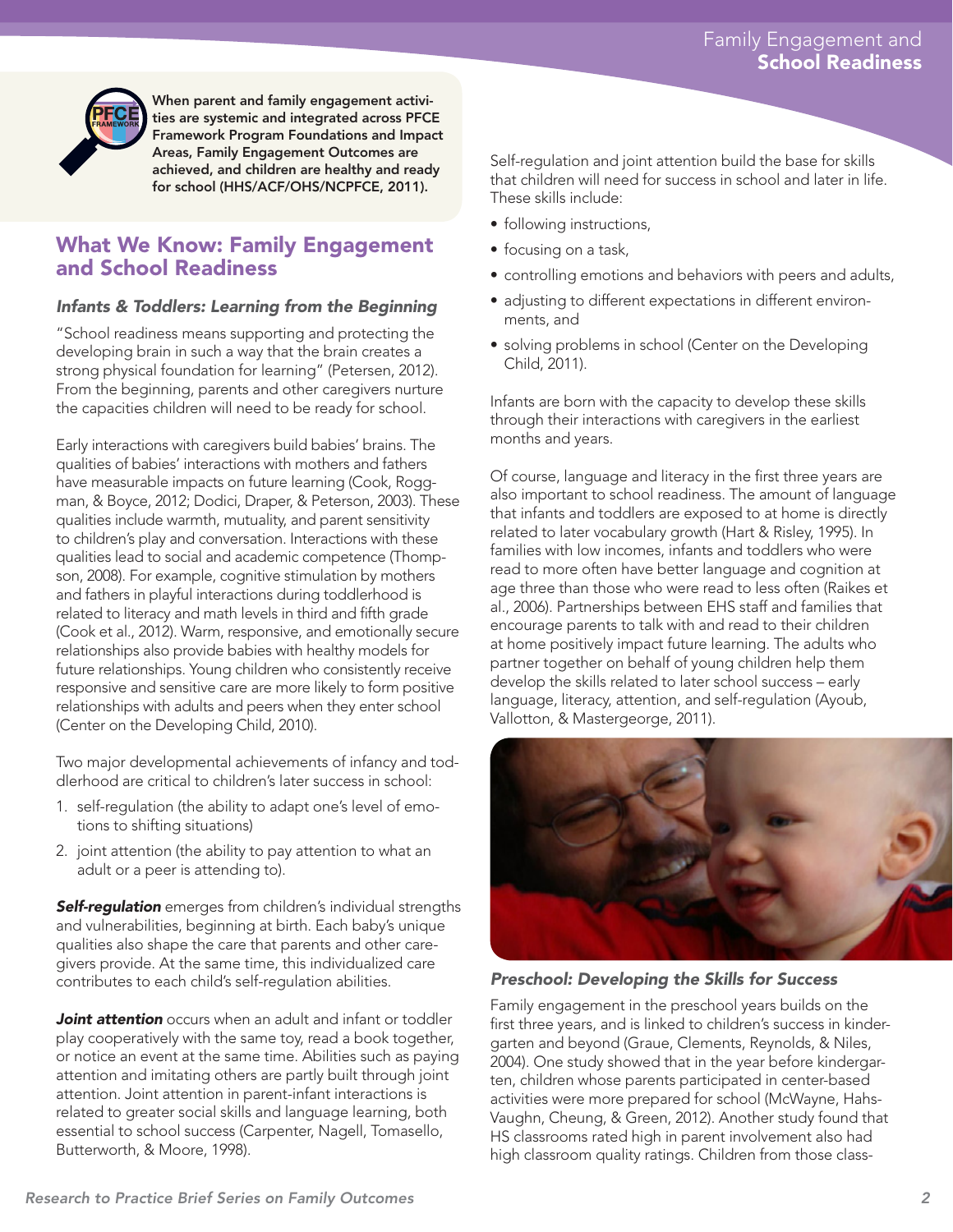rooms performed significantly higher on tests of receptive vocabulary and math skills (Bulotsky-Shearer et al., 2012). The effect of engagement is improved when it takes place both through home visits and in centers with high quality programming (Fantuzzo, McWayne, Perry, & Childs, 2004).

Academic skills and social and emotional competence are closely related in children's development. Children who get along well with peers and teachers are more likely to participate in classroom activities, enjoy learning, and transition successfully from preschool to kindergarten (Raver & Knitzer, 2002). Social-emotional competence contributes to academic success in reading and math through sixth grade (McClelland, Acock, & Morrison, 2006). Parent engagement focused on social-emotional outcomes helps children develop interpersonal school readiness skills, and reduces anxiety and withdrawal (Sheridan, Knoche, Edwards, Bovaird, & Kupzyk, 2010). Relationships within the family remain the most critical for children's social-emotional development. Programs can make a big difference when they partner with family members to support their relationships with their children.

Fathers play an important role in children's emotional and cognitive development. Father engagement has significant effects on children's cognition and language at 24 months and 36 months and social and emotional development at 24 months, 36 months, and pre-kindergarten (Cabrera, Shannon, & Tamis-LeMonda, 2007). Children with close relationships with their fathers have higher self-esteem and are less likely to be depressed (Dubowitz et al., 2001).

As with infants and toddlers, self-regulation and executive functions (impulse control, attention, memory, and planning skills) in preschoolers play a critical role in school readiness (Blair & Razza, 2007). Parenting continues to be important to the development of these abilities (Lengua, Honorado, & Bush, 2007). Home and center-based family engagement activities can encourage families to help foster these skills in their children.

Parents' contributions to preschoolers' literacy skills are related to school readiness. By engaging children in joint literacy activities and positive discussions about educational topics, parents promote successful transitions to school (McWayne, Hampton, Fantuzzo, Cohen, & Sekino, 2004). One home visiting study demonstrated that when mothers were engaged in literacy activities with their children and learning materials were available, pre-kindergarten vocabulary and literacy skills were higher (Rodriguez & Tamis-LeMonda, 2011).

Programs can engage parents and other family members in learning activities and expose children to printed materials at home and in school (Buhs, Welch, Burt, & Knoche, 2011). HS/EHS programs can encourage families to read at home and in the classroom. They can also link families to libraries and other organizations that offer books and familycentered reading activities.

## Elementary and Secondary Education: Building a Bridge to the Future

Active parent and community involvement are key components of high functioning elementary schools' success (Bryk, Sebring, Allensworth, Luppescu, & Easton, 2010; Mayer, Mullens, & Moore, 2000). A review of 51 studies (Henderson & Mapp, 2002) found that children whose parents were involved with their schooling had better academic outcomes, including higher grades, enrollment in advanced programs, passing to the next grade level, improved attendance, better social skills, and higher graduation rates.



Children whose parents are engaged with their schooling have better academic outcomes.

Across diverse economic and cultural backgrounds, family participation in elementary and secondary school is associated with greater student success. Studies of parent involvement among families with low incomes show links with school success, such as higher levels of literacy (Dearing, McCartney, Weiss, Kreider, & Simpkins, 2004). When parents engage in math activities at home, children are more likely to have higher math scores (Sheldon & Epstein, 2005). One study of migrant families with young elementary school children found that family engagement led to better language skills. Families used learning materials, such as books, at home and with teachers in kindergarten (St. Clair & Jackson, 2006).

Since the establishment of the right to public education for children with special needs in the 1970s, school interactions with families of children with special needs have changed. School engagement with these families is now more often a "two-way street" in which families and educators work together to support children's learning (Turnbull, Turbiville, & Turnbull, 2000). Parents are engaged as full partners in developing and implementing individualized plans (Individual Family Service Plan (IFSP) & Individual Education Program (IEP)), and in monitoring their children's progress. These partnerships have also helped advance schools' overall family engagement efforts.

Cultural and linguistic variations in family interactions with schools present both opportunities for and barriers against effective engagement (García-Coll et al., 2002). Family engagement can be highly effective when tailored to the unique interests, strengths, and needs of families from diverse cultural groups (Gonzalez-Mena, 2005). One particularly useful strategy is to bring families of a specific cultural and linguistic community together so that they have a collective voice in the schools (Durand, 2011).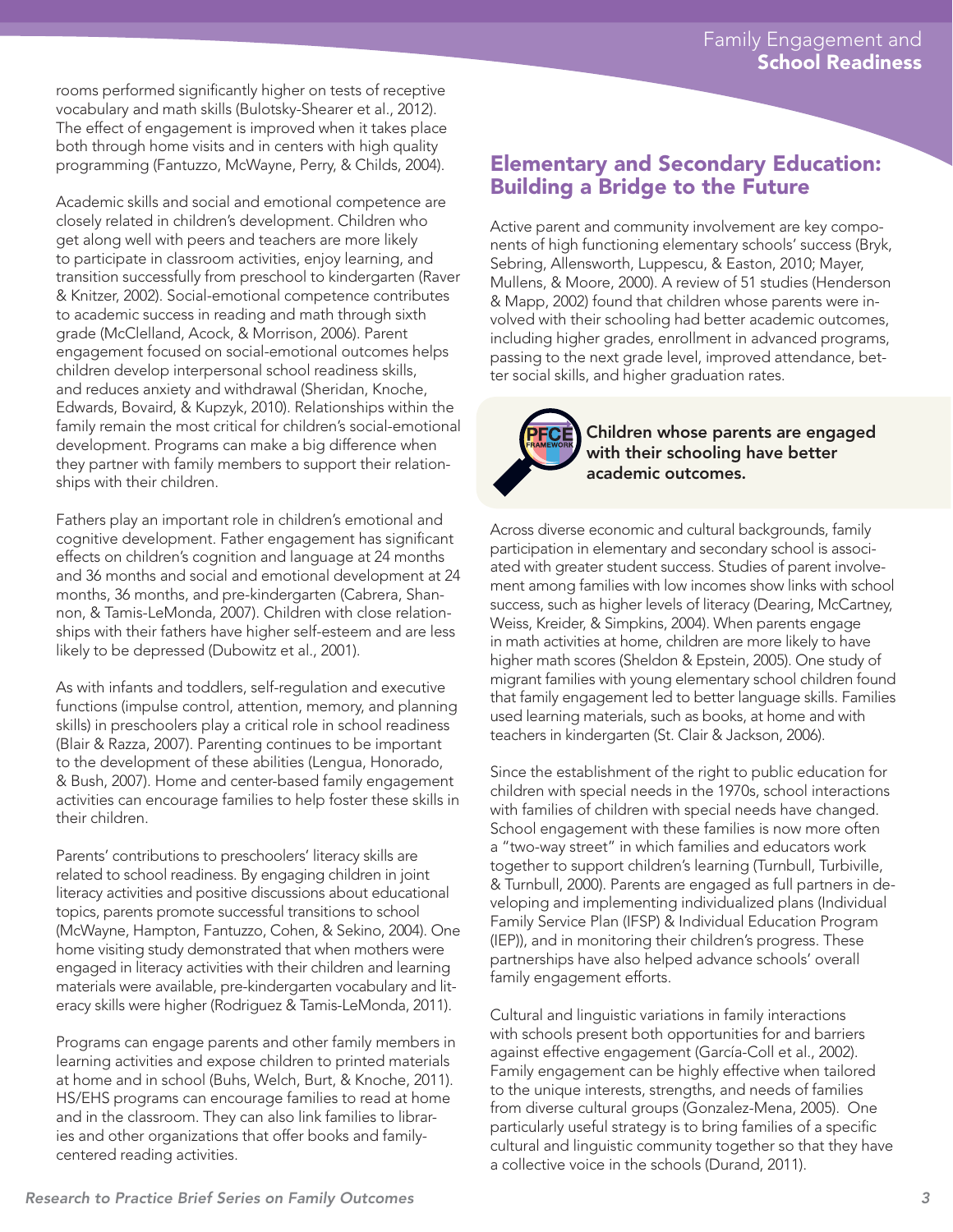

## Promoting School Readiness

A systemic, integrated, and comprehensive focus on family engagement can help families prepare their children to learn and thrive in school. Family well-being, positive goaloriented parent-staff relationships, and family social and cultural capital all promote children's school readiness.

#### *Family Well-Being*

Children's physical and emotional environments affect their readiness for school. Stressful home environments can impact parents' ability to engage with programs in ways that support their children's learning. When a family's food, clothing, shelter, or social supports are inadequate, the children may not be able to focus on learning. Multiple threats to family well-being can interfere with young children's self-regulation, social skills, language and cognitive development. Stress associated with poverty can make it more difficult for parents to provide sensitive, predictable care (Ayoub et al., 2011). For more information about how positive relationships contribute to better child outcomes, see Positive Parent-Child Relationships [http://eclkc.ohs.acf.hhs.](http://eclkc.ohs.acf.hhs.gov/hslc/tta-system/family/docs/parent-child-relationships.pdf) [gov/hslc/tta-system/family/docs/parent-child-relationships.](http://eclkc.ohs.acf.hhs.gov/hslc/tta-system/family/docs/parent-child-relationships.pdf) [pdf,](http://eclkc.ohs.acf.hhs.gov/hslc/tta-system/family/docs/parent-child-relationships.pdf) another resource in this Research to Practice Series.

The strong two-generational programming of HS/EHS protects and promotes family well-being and children's school readiness. For example, parents in EHS were more emotionally supportive, provided more language and learning stimulation, and read more to their children than parents not in EHS (Love et al., 2005). To reduce the stresses on families that can negatively affect young children, coordination with other services, such as child welfare and housing, is essential (Rouse & Fantuzzo, 2009). Programs that engage

community partners to offer comprehensive family supports have a better chance of promoting family well-being, and as a result, improving children's readiness for kindergarten.

#### *Program and School Relationships with Parents*

Positive parental attitudes toward school improve children's performance (Morrison, Rimm-Kaufman, & Pianta, 2003). Yet parents' and schools' misconceptions about each others' roles can be a barrier to engagement (Ferguson, C., Ramos, M., Rudo, Z., & Wood, L., 2008). Misconceptions lead to mistrust and to less parent engagement. HS/EHS staff can help establish trusting family-program partnerships by creating a welcoming environment. It can also help to provide opportunities for families to express their views about the program and their relationships with staff. The quality of parent-staff relationships is central to family engagement (Porter et al., 2012).

### *Cultural and Social Capital*

When HS/EHS staff form strong partnerships with families, and connect families to each other and the broader community, they build cultural and social capital. Cultural capital refers to knowledge about institutions such as schools that helps families advocate for their children. When HS staff transfer their knowledge about schools to families, families gain cultural capital. Social capital refers to the relationships that provide access to resources and power within a community (Lee & Bowen, 2006). When families connect with each other in decision-making activities such as Policy Council, they develop social capital. (See OHS Research to Practice Series: Family Connections to Peers and Communities and Families as Advocates and Leaders [\(http://eclkc.](http://eclkc.ohs.acf.hhs.gov/hslc/tta-system/family/center/rtp-series.html) [ohs.acf.hhs.gov/hslc/tta-system/family/center/rtp-series.](http://eclkc.ohs.acf.hhs.gov/hslc/tta-system/family/center/rtp-series.html) [html](http://eclkc.ohs.acf.hhs.gov/hslc/tta-system/family/center/rtp-series.html)) for additional discussion).

## Conclusion: Bringing It All Together

In the first months and years of life, children develop school readiness primarily within their families, and in all their earliest interactions. Self-regulation, joint attention, and other executive functions, as well as vocabulary, language, and other cognitive and social and emotional skills develop both at home and at school. HS/EHS programs can strengthen families' positive impact on their children's school readiness by partnering with families to make progress on the PFCE Family Outcomes. Helping families overcome challenges such as poverty, homelessness, family and community violence, and social isolation is vital to supporting children's learning. Through partnerships with HS/EHS programs as well as other community resources, families can play an active role in their children's learning, advocate for quality education for their children, and create the collective power to improve their children's educational opportunities.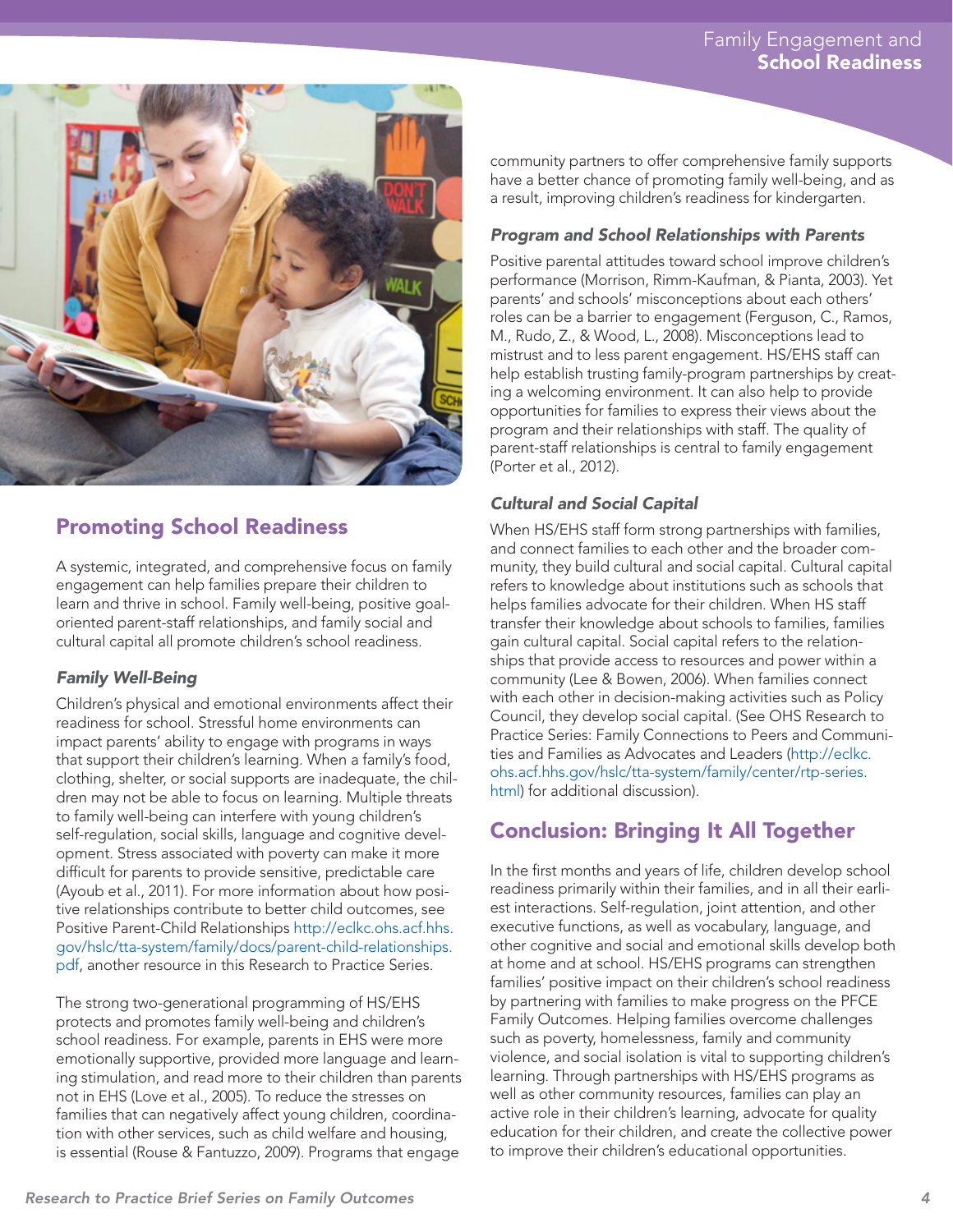# What Can Programs Do?

HS/EHS staff provide families and children with a variety of experiences and tools to support school readiness and positive learning experiences. These include:

- forming positive, goal-directed relationships with families,
- providing programs that support children's learning and development,
- offering information on healthy development, and
- connecting families with resources to address causes of stress.

HS/EHS program staff, in all roles and across all program areas, can help children get ready to succeed in school by working together on effective strategies to engage families. Here are a few examples:

*Provide Regular Opportunities for HS/EHS Staff to Learn about Connections between Family Engagement and School Readiness.* Ongoing professional development is essential for all staff to understand how to apply family engagement practices to improve children's school readiness. Staff may also benefit from learning about

- what families believe about connections between family engagement and school readiness, and
- how to respond to beliefs that are different from their own.

HS/EHS programs can use a variety of professional development strategies (e.g., training, staff meetings, reflective practice and supervision, mentoring) to help staff promote school readiness in their everyday work. The effectiveness of these professional development strategies depends on adequate supervision and reasonable caseloads.

Visit Boosting School Readiness through Effective Family Engagement [\(http://eclkc.ohs.acf.hhs.gov/hslc/tta-system/](http://eclkc.ohs.acf.hhs.gov/hslc/tta-system/family/center/pfce_simulation) [family/center/pfce\\_simulation\)](http://eclkc.ohs.acf.hhs.gov/hslc/tta-system/family/center/pfce_simulation) an interactive professional tool to practice everyday strategies to develop positive, goal-oriented relationships with families.

## *Create Opportunities for Parents and Communities*

*to Learn about School Readiness.* School readiness is a concept that is familiar to HS/EHS staff and many parents, but not necessarily to all the adults in children's lives. For example, some adults do not know that babbling with babies or reading with children promotes literacy skills. Conversations with family and community members about healthy child development can expand their knowledge about how to promote school readiness at home, school, and in the community. HS/EHS programs can also provide easy-to-read written materials on school readiness in families' preferred languages.

For more in-depth information on how positive relationships

contribute to school readiness see Positive Parent-Child Relationships ([http://eclkc.ohs.acf.hhs.gov/hslc/tta-system/](http://eclkc.ohs.acf.hhs.gov/hslc/tta-system/family/docs/parent-child-relationships.pdf) [family/docs/parent-child-relationships.pdf](http://eclkc.ohs.acf.hhs.gov/hslc/tta-system/family/docs/parent-child-relationships.pdf)).

#### *Engage with Families to Support Children's Transitions.*

Work on transitions with families as early as the transition to Early Head Start and Head Start, followed by the transition to kindergarten. The more practice children and families have with transitions, the more ready they will be for the next transition. When families are successful with transitions in the early years, they develop skills that will help them when their children enter kindergarten and larger school systems. Program-level strategies include professional development and learning activities for staff and parents that promote knowledge about transitions and skills such as collaboration, leadership, and advocacy. Effective community-level strategies include connecting parents with each other and developing strong program-school and other community partnerships to ensure that children's strengths and needs are addressed as they transition to kindergarten.

For more information on transitions in the early years see: Transitions Strategies: Continuity and Change in the Lives of Infants and Toddlers ([http://eclkc.ohs.acf.hhs.gov/hslc/hs/re](http://eclkc.ohs.acf.hhs.gov/hslc/hs/resources/ECLKC_Bookstore/PDFs/transition_strategies.pdf)[sources/ECLKC\\_Bookstore/PDFs/transition\\_strategies.pdf\)](http://eclkc.ohs.acf.hhs.gov/hslc/hs/resources/ECLKC_Bookstore/PDFs/transition_strategies.pdf) For more information about the transition to kindergarten, see Family Engagement and Transitions: The Transition to Kindergarten ([http://eclkc.ohs.acf.hhs.gov/hslc/tta-system/](http://eclkc.ohs.acf.hhs.gov/hslc/tta-system/family/docs/transitions-kindergarten.pdf) [family/docs/transitions-kindergarten.pdf\)](http://eclkc.ohs.acf.hhs.gov/hslc/tta-system/family/docs/transitions-kindergarten.pdf).

## Additional Resources

Early Head Start National Resource Center. Technical Assistance Paper #8: The Foundations for School Readiness: Fostering Developmental Competence in the Earliest Years. DHHS/ACF/HSB. 2003.

Office of Head Start National Center on Cultural and Linguistic Responsiveness. Revisiting and Updating the Multicultural Principles for Head Start Programs Serving Children Ages Birth to Five. [http://eclkc.ohs.acf.hhs.gov/](http://eclkc.ohs.acf.hhs.gov/hslc/tta-system/operations/mgmt-admin/diversity/multiculturalism/revisiting.htm) [hslc/tta-system/operations/mgmt-admin/diversity/multicul](http://eclkc.ohs.acf.hhs.gov/hslc/tta-system/operations/mgmt-admin/diversity/multiculturalism/revisiting.htm)[turalism/revisiting.htm](http://eclkc.ohs.acf.hhs.gov/hslc/tta-system/operations/mgmt-admin/diversity/multiculturalism/revisiting.htm)

Office of Head Start National Center on Parent, Family, and Community Engagement. Best Practices in Parent and Family Engagement Video Series [http://eclkc.ohs.acf.hhs.gov/](http://eclkc.ohs.acf.hhs.gov/hslc/tta-system/family/center/video-series.html) [hslc/tta-system/family/center/video-series.html](http://eclkc.ohs.acf.hhs.gov/hslc/tta-system/family/center/video-series.html)

Office of Head Start National Center on Parent, Family, and Community Engagement. Research to Practice Series. [http://eclkc.ohs.acf.hhs.gov/hslc/tta-system/family/center/](http://eclkc.ohs.acf.hhs.gov/hslc/tta-system/family/center/rtp-series.html) [rtp-series.html](http://eclkc.ohs.acf.hhs.gov/hslc/tta-system/family/center/rtp-series.html)